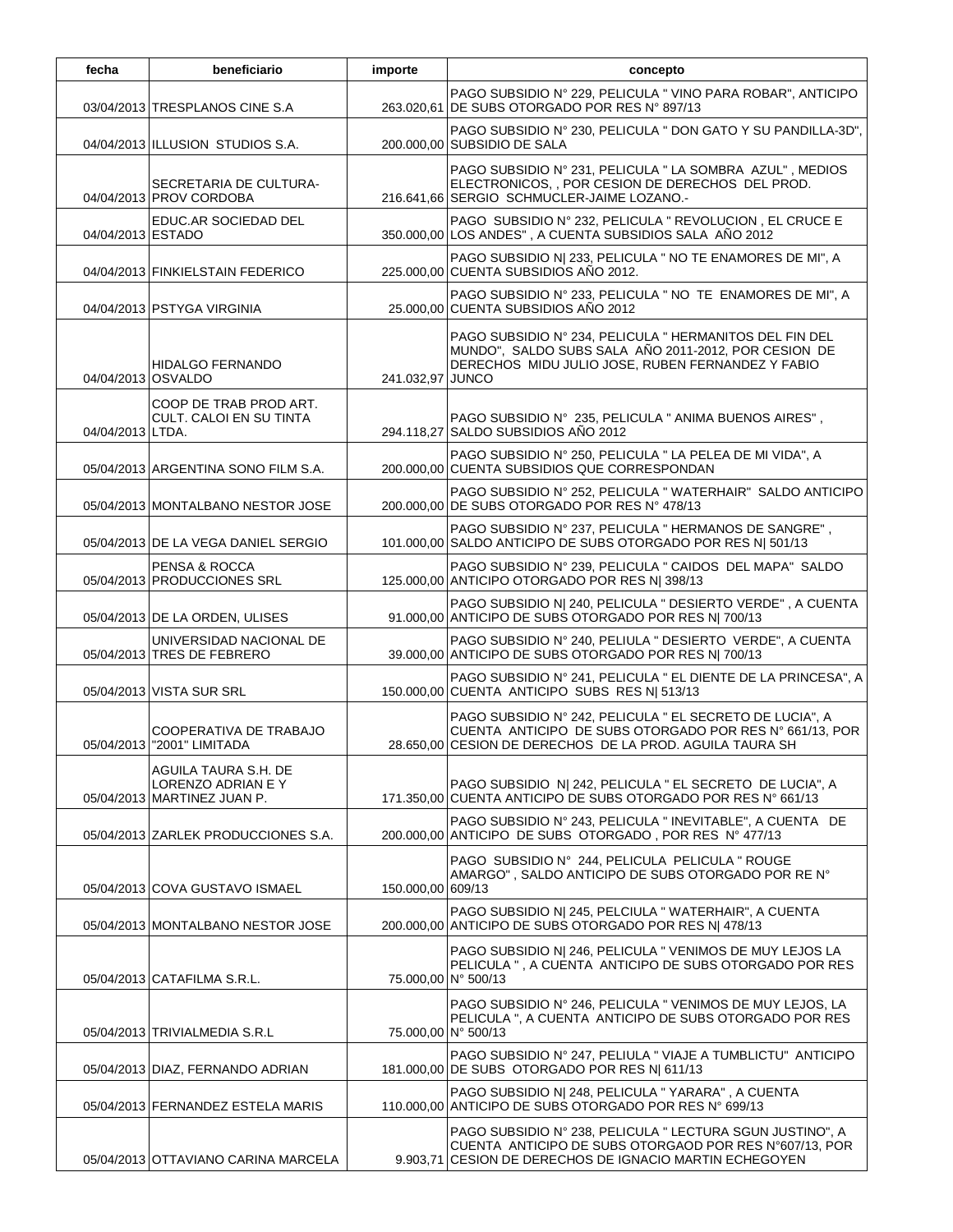|                  | 05/04/2013 BLASCO, MARIA FERNANDA                      |                     | PAGO SUBSIDIO Nº 238, PELCIULA " LECTURA SEGUN JUSTINO", A<br>CUENTA ANTICIPO DE SUBS OTORGADO POR RES Nº 607/13, POR<br>24.759.26 CESION DE DERECHOS DE IGNACIO MARTIN ECHEGOYEN           |
|------------------|--------------------------------------------------------|---------------------|---------------------------------------------------------------------------------------------------------------------------------------------------------------------------------------------|
|                  | 05/04/2013 CERDAN MARCELO GUSTAVO                      |                     | PAGO SUBSIDIO Nº 238, PELICULA " LECTURA SEGUN JUSTINO" A<br>CUENTA ANTICIPO DE SUBS CONFORME RES N  607/13, POR<br>31.196,67 CESION DE DERECHOS DEL PROD. IGNACIO MARTIN ECHEGOYEN         |
|                  | 05/04/2013 GROPPO HECTOR ADRIAN                        |                     | PAGO SUBSIDIO N  238, PELICULA " LECTURA SEGUN JUSTINO", A<br>CUENTA ANTICIPO DE SUBS CONFORME RES Nº 607/13, POR<br>23.966,97 CESION DE DERECHOS, DE IGNACIO MARTIN ECHEGOYEN              |
|                  | 05/04/2013 BORAGLIO EMILIANO JAVIER                    |                     | PAGO SUBSIDIO Nº 238, PELICULA " LECTURA SEGUN JUSTINO", A<br>CUENTA ANTICIPO DE SUBS CONFORME RES Nº 607/13, POR<br>39.614,82 CESION DE DERECHOS DE IGNACIO MARTIN ECHEGOYEN               |
|                  | <b>BORAGLIO GONZALO</b><br>05/04/2013 FEDERICO         |                     | PAGO SUBSIDIO N  238, PELCIULA " LECTURA SEGUN JUSTINO", A<br>CUENTA ANTICIPO DE SUBS, CONFORME RES Nº 607/13, POR<br>39.614,82 CESION DE DERECHOS, DEL PROD. IGNACIO MARTIN ECHEGOYEN      |
|                  | 05/04/2013 CAPRARULO PABLO CESAR                       |                     | PAGO SUBSIDIO Nº 238, PELICULA " LECTURA SEGUN JUSTINO", A<br>CUENTA ANTICIPO DE SUBS. CONFORME RES Nº 607/13, POR<br>35.000,00 CESION DE DERECHOS DEL PROD. IGNACIO MARTIN ECHEGOYEN       |
|                  | 05/04/2013 ECHEGOYEN, IGNACIO                          |                     | PAGO SUBSIDIO Nº 238, PELICULA " LECTURA SEGUN JUSTINO", A<br>15.943.75 CUENTA ANTICIPO DE SUBS CONFORME RES Nº 607/13                                                                      |
|                  | 09/04/2013 TRESPLANOS CINE S.A                         |                     | PAGO SUBSIDIO Nº 257 PEL. "HIGH SCHOOL, EL DESAFIO",<br>DEVOLUCION IMPORTE RETENIDO REINVERSION. CESION DEL<br>75.000,00 PRODUCTOR PATAGONIK FILM                                           |
|                  | 09/04/2013 GRINBERG HORACIO GABRIEL                    |                     | PAGO SUBSIDIO Nº 256 PEL. " ANIMA NUENOS AIRES" DEVOLUCION<br>IMPORTE RETENIDO REINVERSION. CESION DEL PRODUCTOR<br>104.393,56 COOP. DE TRABAJO CALOI EN SU TINTA                           |
|                  | 09/04/2013 AEROPLANO S.A                               |                     | PAGO SUBSIDIO Nº 254 PEL. "NORBERTO APEMNAS TARDE",<br>16.608,33 DEVOLUCION IMPORTE RETENIDO REINVERSION                                                                                    |
|                  | 09/04/2013 SUDESTADA CINE SRL                          |                     | PAGO SUBSIDIO Nº 253 PEL. " CHOELE", ANTICIPO DE SUBSIDIO<br>47.069.87 OTORGADO POR RES. 930/13/INCAA                                                                                       |
|                  | 09/04/2013 MARISTANY JUAN CARLOS                       |                     | PAGO SUBSIDIO Nº 260 PEL. " UNA NOCHE SIN LUNA"ANTICIPO DE<br>42.101,68 SUBSIDIO CONFORME RES. 944/13/INCAA                                                                                 |
|                  | 09/04/2013 SUAREZ ANDREA PAOLA                         |                     | PAGO SUBSIDIO Nº 259 PEL. " ATLANTIDA", ANTICIPO DE SUBSIDIO<br>29.331.49 OTORGADO POR RES. 943/13/INCAA                                                                                    |
| 09/04/2013 RUBEN | SOKOLOWICZ FERNANDO                                    |                     | PAGO SUBSIDIO Nº 251 PEL. " ESCLAVO DE DIOS" A CTA ANTICIPO<br>300.000,00 DE SUBSIDIOS OTORGADO POR RES. 941/13/INCAA                                                                       |
|                  | INST. NAC. DE CINE Y ARTES<br>17/04/2013 AUDIOVISUALES |                     | PAGO SUBSIDIO Nº 258 PEL. " EL PERSEGUIDOR", DEVOLUCION<br><b>IMPORTE RETENIDO REINVERSION</b><br>42.124,94 AUTOS SADAIC C/CINEMA DIGITAL Y OTRO S/COBRO DE DINERO                          |
|                  | 17/04/2013 CINEMA DIGITAL S.R.L.                       |                     | PAGO SUBSIDIO Nº 258 PEL. " EL PERSEGUIDOR", DEVOLUCION<br>23.684.07 IMPORTE RETENIDO REINVERSION                                                                                           |
|                  | 17/04/2013 CINEMA DIGITAL S.R.L.                       |                     | PAGO SUBSIDIO Nº 255 PEL. " LAS AVENTURAS DE NAHUEL Y<br>TRINKA", DEVOLUCION IMPORTE RETENIDO REINVERSION.<br>88.549.29 CESION DEL PRODUCTOR CINEGRAFIA                                     |
|                  | INST. NAC. DE CINE Y ARTES<br>17/04/2013 AUDIOVISUALES |                     | PAGO SUBSIDIO Nº 265 PEL. " DESBORDAR, POR UNA SOCIEDAD<br>SIN MANICOMIOS", MEDIOS ELECTRONICOS.<br>AUTOS BANCO DE GALICIA Y BUENOS AIRES C/ EL DORADO<br>124.272,07 CONTENIDOS S/EJECUTIVO |
|                  | 17/04/2013 M & S PRODUCCION SRL                        | 332.105,28 AÑO 2012 | PAGO SUBSIDIO Nº 262 PEL. " EXTRAÑOS EN LA NOCHE", SUBSIDIO                                                                                                                                 |
|                  | 17/04/2013 ARGENTINA SONO FILM S.A.                    |                     | PAGO SUBSIDIO Nº 264 PEL. " LA PELEA DE MI VIDA", A CUENTA<br>200.000,00 SUBSIDIOS QUE CORRESPONDAN                                                                                         |
|                  | INST. NAC. DE CINE Y ARTES<br>17/04/2013 AUDIOVISUALES |                     | PAGO SUBSIDIO Nº 267 PEL. " UNA MUJER SUCEDE", SUBS. SALA<br>2012, PARA APLICAR AL ANTICIPO DE LA PEL. UNA MUJER<br>65.499,59 SUCEDE. PRODUCTOR HERNAN FUNDING. COMPENSACION                |
|                  | INST. NAC. DE CINE Y ARTES<br>17/04/2013 AUDIOVISUALES |                     | PAGO SUBSIDIO Nº 268 PEL. " TOPOS", SALDO SUBS. SALA 2012 Y Y<br>1ER 50% SALA 2013, PARA APLICAR AL ANTICIPO DE LA PEL.<br>TOPOS. PRODUCTOR EMILIANO ROMERO<br>9.334,33 COMPENSACION        |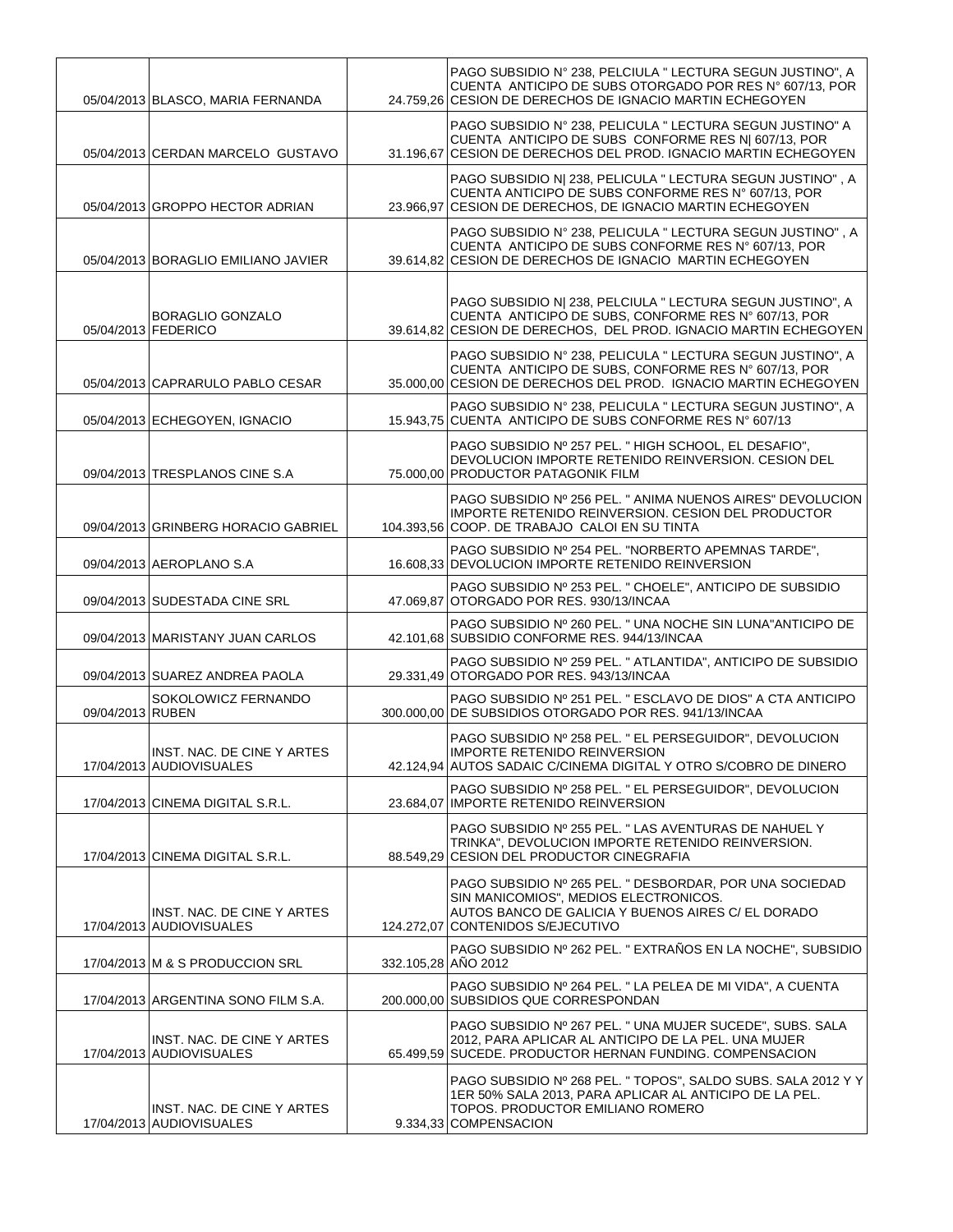|                   | INST. NAC. DE CINE Y ARTES<br>17/04/2013 AUDIOVISUALES |           | PAGO SUBSIDIO Nº 269 PEL. "HISTORIAS QUE SO EXISTEM<br>QUANDO LEMBRADAS (EX PESO DA MASSA LEVEZA DO PAO),<br>MEDIOS ELECTRONICOS, PARA APLICAR AL ANTICIPO DE LA<br>MISMA PEL. PRODUCTOR JULIA SOLOMONOF. CEPA AUDIOVISUAL.<br>173.417,31 COMPENSACION |
|-------------------|--------------------------------------------------------|-----------|--------------------------------------------------------------------------------------------------------------------------------------------------------------------------------------------------------------------------------------------------------|
|                   | INST. NAC. DE CINE Y ARTES<br>17/04/2013 AUDIOVISUALES |           | PAGO SUBSIDIO Nº 270 PEL. " GRICEL", 1ER 50% EMDIOS<br>ELECTRONICOS, PARA APLIAR AL ANTICIPO DE LA PEL. "GRICEL"<br>100.000,00 PRODUCTOR MC PODUCCIONES. COMPENSACION                                                                                  |
|                   | INST. NAC. DE CINE Y ARTES<br>17/04/2013 AUDIOVISUALES |           | PAGO SUBSIDIO Nº 27 PEL. " GRICEL", 1ER 50% MEDIOS<br>ELECTRONICOS, PARA APLICAR AL CREDITO DE LA PEL. "GRICEL".<br>169.061.06 PRODUCTOR MC PRODUCCIONES. COMPENSACION                                                                                 |
|                   | INST. NAC. DE CINE Y ARTES<br>17/04/2013 AUDIOVISUALES |           | PAGO SUBSIDIO Nº 2371 PEL. " EL MAL DEL SAUCE", MEDIOS<br>ELECTRONICOS, PARA APLICAR AL ANTICIPO DE LA PEL. " EL MAL<br>DEL SAUCE. PRODUCTOR ESTELA MARIS FERNANDEZ.<br>680.000,00 COMPENSACION                                                        |
|                   | INST. NAC. DE CINE Y ARTES<br>17/04/2013 AUDIOVISUALES |           | PAGO SUBSIDIO Nº 271 PEL. " EL MAL DEL SAUCE", MEDIOS<br>ELECTRONICOS, PARA APLICAR AL CREDITO DE LA PEL. " EL MAL<br>DEL SAUCE". PRODUCTOR ESTELA MARIS FERNANDEZ.<br>494.916,38 COMPEENSACION                                                        |
|                   | 17/04/2013 AGUIRREFILMS S.R.L.                         |           | PAGO SUBSIDIO Nº 263 PEL. " SOLA CONTIGO", A CTA. ANTICIPO<br>200.000,00 SUBS. RES 940/13/INCAA                                                                                                                                                        |
|                   | 17/04/2013 GALE CINE SRL                               |           | PAGO SUBSIDIO Nº 265 PEL. " PENSE QUE IBA A HABER FIESTA", A<br>100.000.00 CTA ANTICIPO DE SUBSIDIOS OTORGADO POR RES. 942/13/INCAA                                                                                                                    |
| 17/04/2013 RUBEN  | SOKOLOWICZ FERNANDO                                    |           | PAGO SUBSIDIO Nº266 PEL. " ESCLAVO DE DIOS", SALDO ANTICIPO<br>200.000.00 DE SUBSIDIOS OTORGADO POR RES. 941/13/INCAA                                                                                                                                  |
|                   | INST. NAC. DE CINE Y ARTES<br>17/04/2013 AUDIOVISUALES |           | PAGO SUBSIDIO Nº 272 PEL. " SANTINO, EL SALVADOR", A CTA<br>ANTICIPO SUBS. OTORGADO POR RES. 338/13/INCAA, PAGO AL<br>INCAA SEGUN NOTA DE PRESIDENCIA FECHA 19/02/13 EXP. 4958/08<br>37.500,00 POR LOS IMPECABLES DE 1971 CINE.                        |
|                   | LAHAYE DIGITAL SOLUTION<br>17/04/2013 RENTAL S.R.L.    |           | PAGO SUBSIDIO Nº 272 PEL. " SANTINO, EL SALVADOR" A CTA<br>112.500,00 ANTICIPO SUBSIDIOS OTORGADO POR RES. 338/13/INCAA                                                                                                                                |
|                   | 18/04/2013 ZARLEK PRODUCCIONES S.A.                    |           | PAGO SUBSIDIO Nº 283. A CUENTA SUBSIDIOS MEDIOS<br>ELECTRONICOS 2012. SEGUN CESION 1167/12. PELICULA- OTROS<br>160.810,97 SILENCIOS                                                                                                                    |
|                   | 18/04/2013 RIZOMA SRL                                  |           | PAGO SUBSIDIO Nº 283. A CUENTA SUBSIDIOS SAL-MEDIOS<br>321.670,19 ELECTRONICOS AÑO 2012. PELICULA- OTROS SILENCIOS                                                                                                                                     |
| 18/04/2013 JIMENA | MONTEOLIVA ALVAREZ MARIA                               |           | PAGO SUBSIDIO Nº 282. SUBSIDIOS MEDIOS ELECTRONICOS.<br>227.937,69 PELICULA- EL SOL                                                                                                                                                                    |
|                   | 18/04/2013 CEPA AUDIOVISUAL SRL                        |           | PAGO SUBSIDIO Nº 281. SALDO SUBSIDIOS MEDIOS<br>ELECTRONICOS. PELICULA- HISTORIAS QUE SO EXISTEM QUANDO<br>206.221,16 LEMBRADAS. (EX PESO DA MASSA, LEVEZA DO PAO)                                                                                     |
|                   | 18/04/2013 M & S PRODUCCION SRL                        |           | PAGO SUBSIDIO Nº 280. DEVOLUCION RETENCIO- REINVERSION.<br>81.658,46 PELICULA- ANTES DEL ESTRENO                                                                                                                                                       |
|                   | 18/04/2013 CEPA AUDIOVISUAL SRL                        |           | PAGO SUBSIDIO Nº 279. DEVOLUCION-RETENCION-<br>25.030,34 REINVERSION. PELICULA- EL DESTINO                                                                                                                                                             |
| 18/04/2013 RUBEN  | SOKOLOWICZ FERNANDO                                    |           | PAGO SUBSIDIO Nº 278. PRIMER 50% SUBS. SALA AÑO 2013.<br>11.778.86 PELICULA- EL VAGONETA- LA PELICULA.                                                                                                                                                 |
| 18/04/2013 SRL    | <b>TRONERA PRODUCCIONES</b>                            |           | PAGO SUBSIDIO Nº 278. PRIMER 50% SALA AÑO 2013. PELICULA- EL<br>11.775,33 VAGONETA, LA PELICULA                                                                                                                                                        |
| 18/04/2013 AGUSTI | CORBELLI CLAUDIO PIERO                                 |           | PAGO SUBSIDIO Nº 278. PRIMER 50% SALA AÑO 2013. PELICULA- EL<br>11.775,33 VAGONETA, LA PELICULA                                                                                                                                                        |
|                   | 18/04/2013 ILLUSION STUDIOS S.A.                       |           | PAGO SUBSIDIO Nº 277. SUBSIDIOS SALA 2011-2012. PELICULA-<br>219.280,88 DON GATO Y SU PANDILLA 3D                                                                                                                                                      |
|                   | 18/04/2013 ALEPH MEDIA S.A.                            | 57.318,58 | SUBSIDIO Nº 284. DEVOLUCION RETENCION- REINVERSION.<br>PELICULA- VERANO MALDITO (EX ESTO TAMBIEN PASARA)                                                                                                                                               |
|                   | 18/04/2013 CINEMA UNO S.A.                             |           | 200.010,00 PAGO SUBSIDIO Nº 286 PEL. " LA CACERIA", A CUENTA SUBSIDIOS                                                                                                                                                                                 |
|                   | 18/04/2013 MIGUEL ISIDRO OSVALDO                       |           | 99.990,00 PAGO SUBSIDIO Nº 286 PEL. " LA CACERIA", A CUENTA SUBSIDIOS                                                                                                                                                                                  |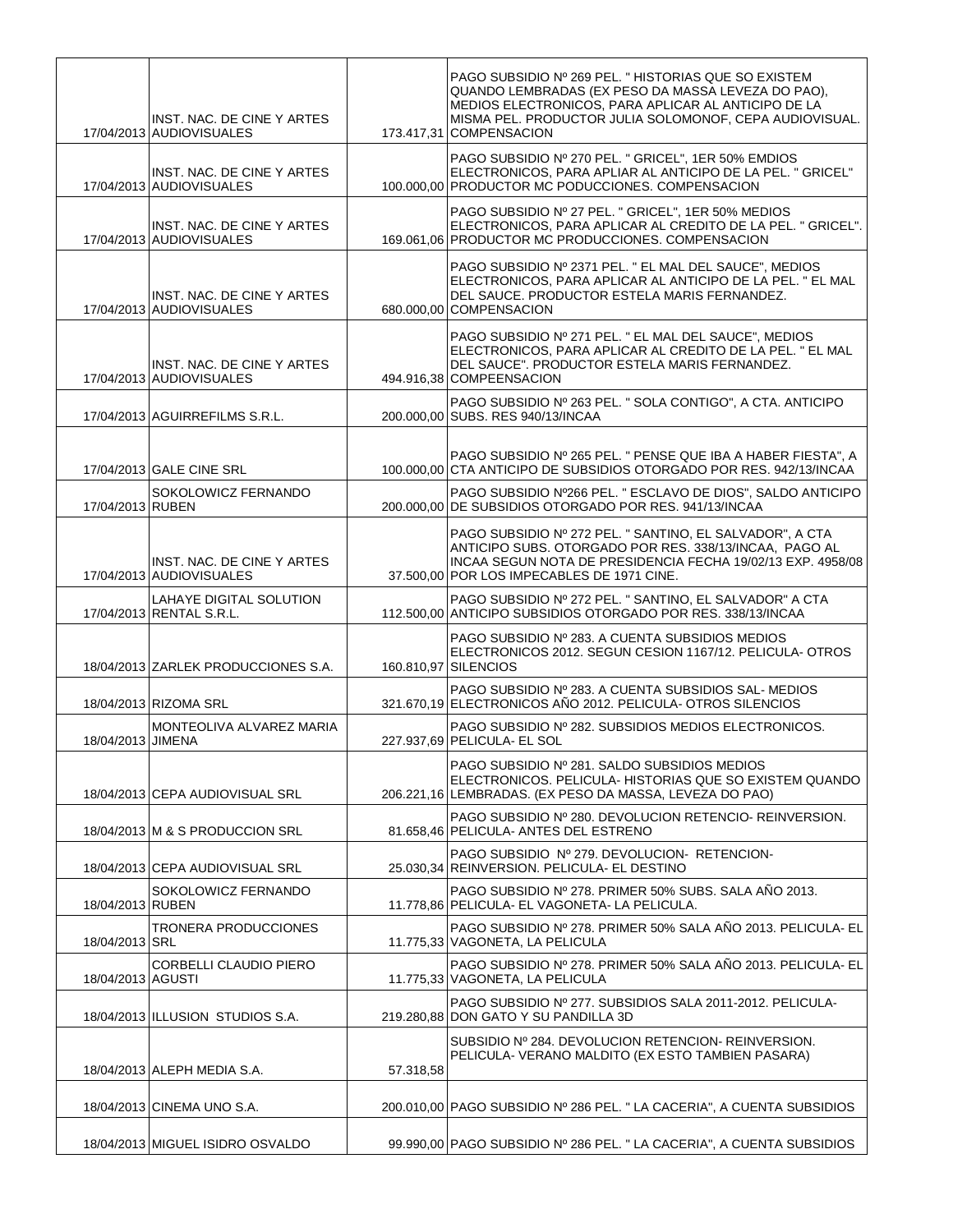| 18/04/2013 CINEMA UNO S.A.                                                |            | 100.005,00 PAGO SUBSIDIO Nº 287 PEL. " LA CACERIA", A CUENTA SUBSIDIOS                                                                                                                                                                                |
|---------------------------------------------------------------------------|------------|-------------------------------------------------------------------------------------------------------------------------------------------------------------------------------------------------------------------------------------------------------|
| 18/04/2013 MIGUEL ISIDRO OSVALDO                                          |            | 49.995,00 PAGO SUBSIDIO Nº 287 PEL. " LA CACERIA", A CUENTA SUBSIDIOS                                                                                                                                                                                 |
| 18/04/2013 REI CINE SRL                                                   |            | PAGO SUBSIDIO Nº 285. ANTICIPO SEGUN RES. Nº 1056/13.<br>53.218,53 PELICULA- HISTORIA DEL MIEDO                                                                                                                                                       |
| AGUILA TAURA S.H. DE<br>LORENZO ADRIAN E Y<br>18/04/2013 MARTINEZ JUAN P. | 100.000,00 | PAGO SUBSIDIO Nº 276. A CUENTA ANTICIPO DE SUBSIDIO SEGUN<br>RES. Nº 661/13. PELICULA- EL SECRETO DE LUCIA                                                                                                                                            |
| 18/04/2013 JUAREZ ALLEN GEMA                                              |            | PAGO SUBISDIO Nº 275. A CUENTA ANTICIPO DE SUBSIDIO SEGUN<br>150.000,00 RES. Nº 851/13. PELICULA- CHEEK TO CHEEK                                                                                                                                      |
| 18/04/2013 ZARLEK PRODUCCIONES S.A.                                       |            | PAGO SUBSIDIO Nº 274. SALDO ANTICIPO DE SUBS SEGUN RES. Nº<br>200.000,00 477/13. PELICULA- INEVITABLE                                                                                                                                                 |
| 18/04/2013 NO PROBLEM CINE SRL                                            |            | PAGO SUBSIDIO Nº 273. A CUANTA ANTICIPO DE SUBSIDIOS<br>100.000,00 SEGUN RES. Nº 608/13. PELICULA- 20.000 BESOS                                                                                                                                       |
| 18/04/2013 AEROPLANO S.A                                                  |            | PAGO SUBSIDIO Nº 273. A CUENTA ANTICIPO DE SUBSIDIOS<br>100.000,00 SEGUN RES. Nº 608/13. PELICULA-20.000 BESOS                                                                                                                                        |
| 18/04/2013 CINEMATRES S.R.L.                                              |            | PAGO SUBSIDIO Nº 288 PEL. " ADIOS MUNDO CRUEL", ANTICIPO DE<br>46.799.96 SUBSIDIOS OTORGADO POR RES. 1115/13/INCAA                                                                                                                                    |
| INST. NAC. DE CINE Y ARTES<br>25/04/2013 AUDIOVISUALES                    |            | SUBSIDIO N° 290, PELICULA " MIA", SALDO SUBS MEDIOS<br>ELECTRONICOS POR COSTO DEFINITIVO., PARA APLICAR AL<br>CREDITO DE LA PELICULA MIA", PRODUCTOR MAIZ<br><b>PRODUCCIONES SRL</b><br>383.958,01 COMPENSACION                                       |
| INST. NAC. DE CINE Y ARTES<br>25/04/2013 AUDIOVISUALES                    |            | SUBSIDIO Nº 291, PELICULA " MASTERPLAN ", A CUENTA SUBS<br>MEDIOS ELECTRONICOS AÑO 2013, PARA APLICAR A LOS<br>ANTICIPO DE LA PELICULA " MASTERPLAN", DE LA PROD BD CINE<br><b>SRL</b><br>477.665,00 COMPENSACION                                     |
| INST. NAC. DE CINE Y ARTES<br>25/04/2013 AUDIOVISUALES                    |            | SUBSIDIO Nº 292, PELICULA " LAS PUERTAS DEL CIELO", SALA AÑO<br>2012, PRA APLICAR AL ANTICIPO DE LA PELICULA " LAS PUERTAS<br>DEL CIELO".<br>8.822,35 COMPENSACION                                                                                    |
| INST. NAC. DE CINE Y ARTES<br>25/04/2013 AUDIOVISUALES                    |            | SUBSIDIO N° 29*3, PELICULA " LAS MUJERES SIEMPRE LLEGAN<br>TARDE". A CUENTA SUBS MEDIOS ELECTRONICOS, PARA APLICAR<br>AL ANTICIPO DE LA PELICULA " LAS MUJERES SIEMPRE LLEGAN<br>TARDE", PELCIULA " HORACIO ROMAN SERENO.<br>450.000,00 COMPENSACION  |
| INST. NAC. DE CINE Y ARTES<br>25/04/2013 AUDIOVISUALES                    |            | SUBSIDIO Nº 29*3, PELICULA " LAS MUJERES SIEMPRE LLEGAN<br>TARDE", A CUENTA SUBS MEDIOS ELECTRONICOS, PARA APLICAR<br>AL ANTICIPO DE LA PELICULA " LAS MUJERES SIEMPRE LLEGAN<br>TARDE", PELCIULA " HORACIO ROMAN SERENO.<br>-450.000.00 COMPENSACION |
| INST. NAC. DE CINE Y ARTES<br>25/04/2013 AUDIOVISUALES                    |            | SUBSIDIO Nº 29*3, PELICULA " LAS MUJERES SIEMPRE LLEGAN<br>TARDE", A CUENTA SUBS MEDIOS ELECTRONICOS, PARA APLICAR<br>AL ANTICIPO DE LA PELICULA " LAS MUJERES SIEMPRE LLEGAN<br>450.000,00 TARDE", "COMPENSACION                                     |
| INST. NAC. DE CINE Y ARTES<br>25/04/2013 AUDIOVISUALES                    |            | SUBSIDIO Nº 293, PELICULA " LAS MUJERES SIEMPR LLEGAN<br>TARDE", A CUENTA SUBS MEDIOS ELECTRONICOS, PARA APLICAR<br>AL CREDITO DE LA PELICULA " LAS MUJERS SIEMPRE LLEGAN<br>TARDE",<br>799.338,77 COMPENSACION                                       |
| INST. NAC. DE CINE Y ARTES<br>25/04/2013 AUDIOVISUALES                    |            | SUBSIDIO N° 294, PELICULA " LAS VOCS ( EX EL OCASO), A<br>CUENTA SUB. MEDIOS ELECTRONICOS, PARA APLICAR AL<br>CREDITO DE LA PELICULAS "LAS VOCES" DEL PROPD. PABLO<br><b>TORRRE</b><br>717.158,36 COMPENSACION                                        |
| INST. NAC. DE CINE Y ARTES<br>25/04/2013 AUDIOVISUALES                    |            | SUBSIDIO Nº 295, PELICULA " LA DESPEDIDA2, A CUENTA MEDIOS<br>ELECTRONICOS ", PARA APLICAR AL ANTICIPO DE LA PELICULA " "<br>LA DESPEDIDA", DEL PROD. SPAMPA FILMS SA Y CARROUSEL<br>FILMS SA.<br>862.966,91 COMPENSACION                             |